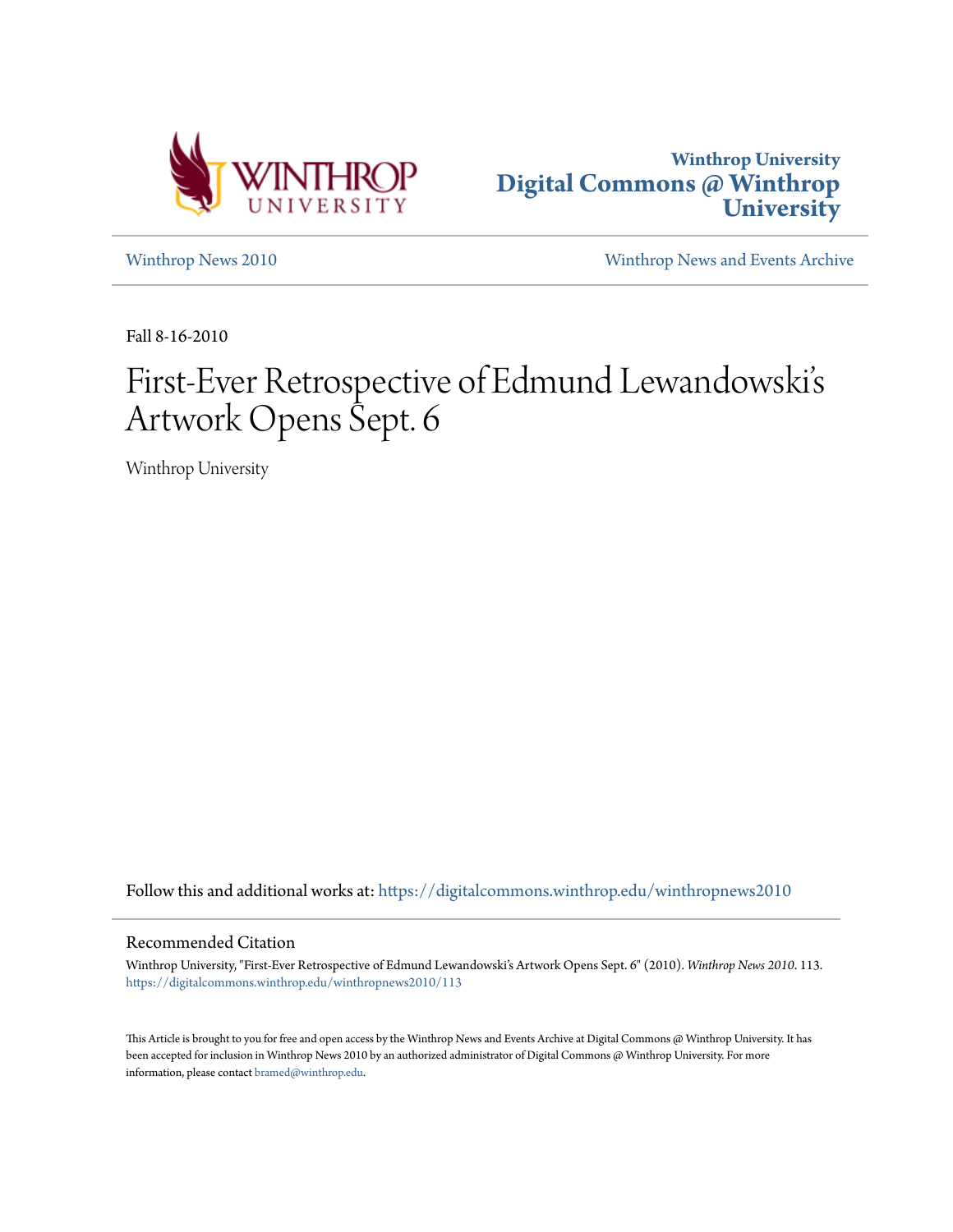「验費」

**C** SHARE

All News

Archives

RSS News Feeds

Winthrop in the News

## 08/16/2010 **First-Ever Retrospective of Edmund Lewandowski's Artwork Opens Sept. 6**

### **Quick Facts**

**ABOUT ADMISSIONS & AID ACADEMICS STUDENT LIFE ATHLETICS GIVING**

VINTHROP

UNIVERSITY

**E** "Edmund Lewandowski – Precisionism and Beyond" will be the first retrospective of the artist's work.

**The Flint Institute of Arts in Flint, Mich.,** organized the retrospective, guest curated by Dr. Valerie Leeds.



Lewandowski worked as chair of Winthrop's Department of Art and Design from 1973-84.



"Rock Hill Textile Plant" (1990) is housed in the collection of the Morris Museum of Art in Augusta, Ga.

ROCK HILL, S.C. - When **Edmund Lewandowski** (1914-1998) painted, he wanted to illustrate the beauty and energy of American industrialism. Now a retrospective opening Sept. 6 at Winthrop University Galleries will explore the prominent painter's reflections on industry and man-made objects as well as his lasting influence on the Rock Hill community and the art world.

Organized by the Flint Institute of Arts in Flint, Mich., **"Edmund Lewandowski** – **Precisionism and Beyond,"** a traveling exhibition, will open Sept. 6 in Rutledge and Patrick Galleries. The exhibit, guest curated by **Dr. Valerie Leeds**, the Flint Institute's adjunct curator of American art, includes approximately 45 works on loan from private collections, museums and galleries across the U.S.

**The Galleries** will host a free, public opening reception on Friday, Sept. 10, from 6:30-8 p.m. in Rutledge and Patrick Galleries. As part of this retrospective, "Artifacts of Edmund Lewandowski from the Winthrop University Collection," an exhibition of items and artifacts donated by Lewandowski and his wife Dolores, will run in the Lewandowski Student Gallery from Sept. 6-30. These items are part of Winthrop's permanent collection.

In Rock Hill, **Lewandowski** was known as a prominent artist, activist and mentor. He served as chair of Winthrop's **Department of Art and Design** from 1973-84. The artist, born in 1914, grew up in

the industrial environment of Milwaukee, Wis., and his surroundings had a profound impact on his artistic development. **Lewandowski** became a standout in the Precisionist movement, an American painting style that depicted industrial scenes and architectural motifs, void of human figures as subjects, in a near-abstract manner.

**Lewandowski's** artistic influence also extended beyond Precisionism. He built a reputation as a